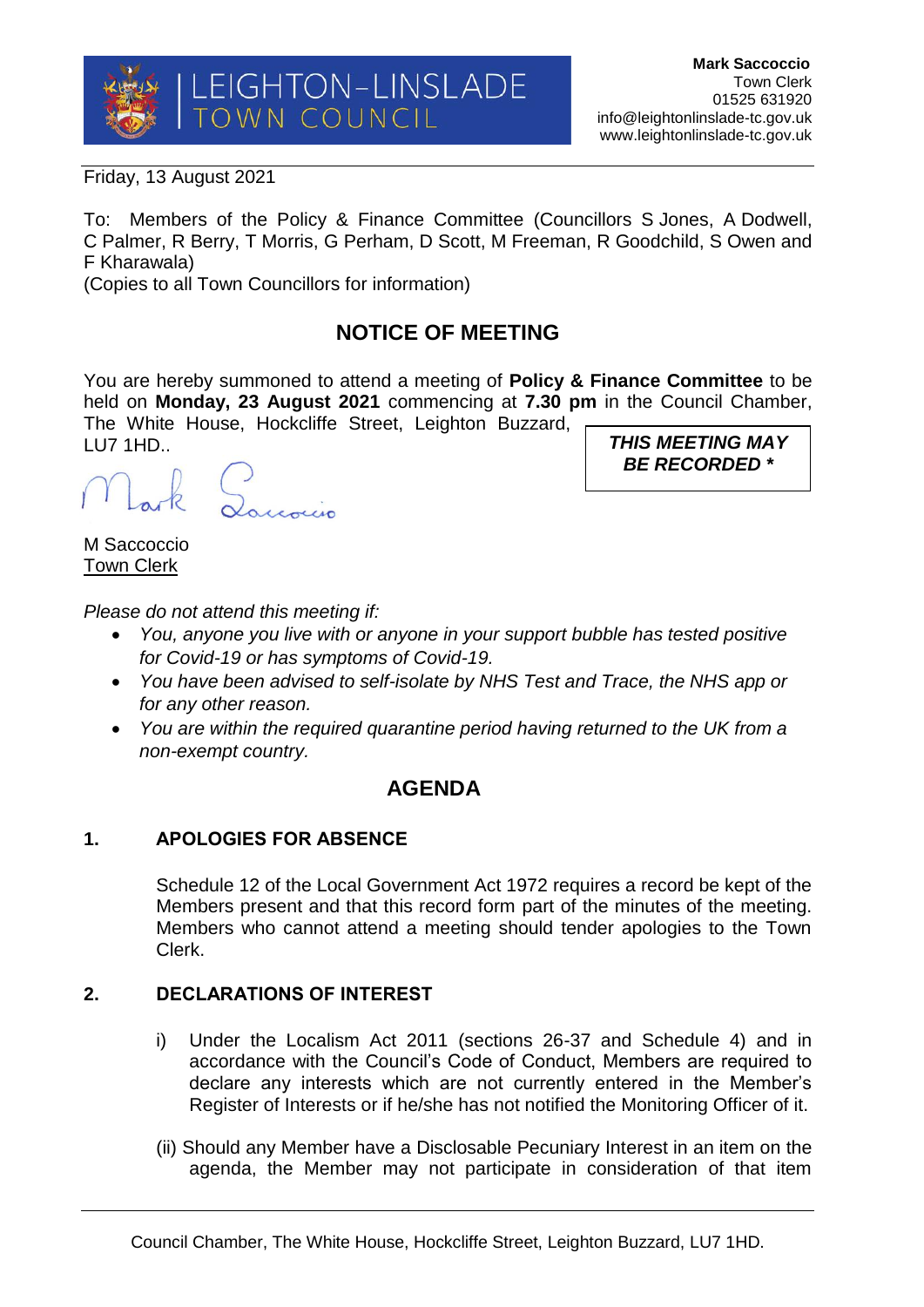unless a Dispensation has first been requested (in writing) and granted by the Council (see Dispensation Procedure).

## **3. QUESTIONS FROM THE PUBLIC (3 MINUTES PER PERSON; MAXIMUM 15 MINUTES)**

To receive questions and statements from members of the public in respect of any item of business included in the agenda, as provided for in Standing Order No.s 3(f) and 3(g).

*Members of the public are very welcome to attend the meeting but are asked to note that attendance numbers are limited to mitigate Covid risks. Please contact us to advise if you wish to attend before 4pm on the day of the meeting. Written representations may also be submitted before 4pm on the day of the meeting.* 

#### **4. WHITE HOUSE** (Pages 1 - 2)

To receive a report regarding proposed maintenance works at the White House **(attached)** and to consider the recommendation/s contained therein.

#### **5. PROMS IN THE PARK** (Pages 3 - 4)

To receive a report regarding proposed expenditure from earmarked reserves for the Proms in the Park event and to consider the recommendation/s contained therein.

#### **6. PUBLIC REALM PROJECT UPDATE**

To receive a verbal update in respect of the Public Realm improvements project.

## **7. ADOPTION OF PUBLIC OPEN SPACE** (Pages 5 - 14)

To receive a report regarding public open space adoption and to consider the recommendation/s contained therein.

## **8. RISK REGISTER MID YEAR UPDATE** (Pages 15 - 18)

To receive a mid-year update in respect of the 2021-22 Risk Register Action Plan **(attached).** 

## **9. LAND SOUTH OF THE HIGH STREET** (Pages 19 - 30)

(a) To receive a report summarising the findings and recommendations of the Land South of the High Street Task and Finish Group prepared by its Chair, Cllr Clive Palmer **(attached).**